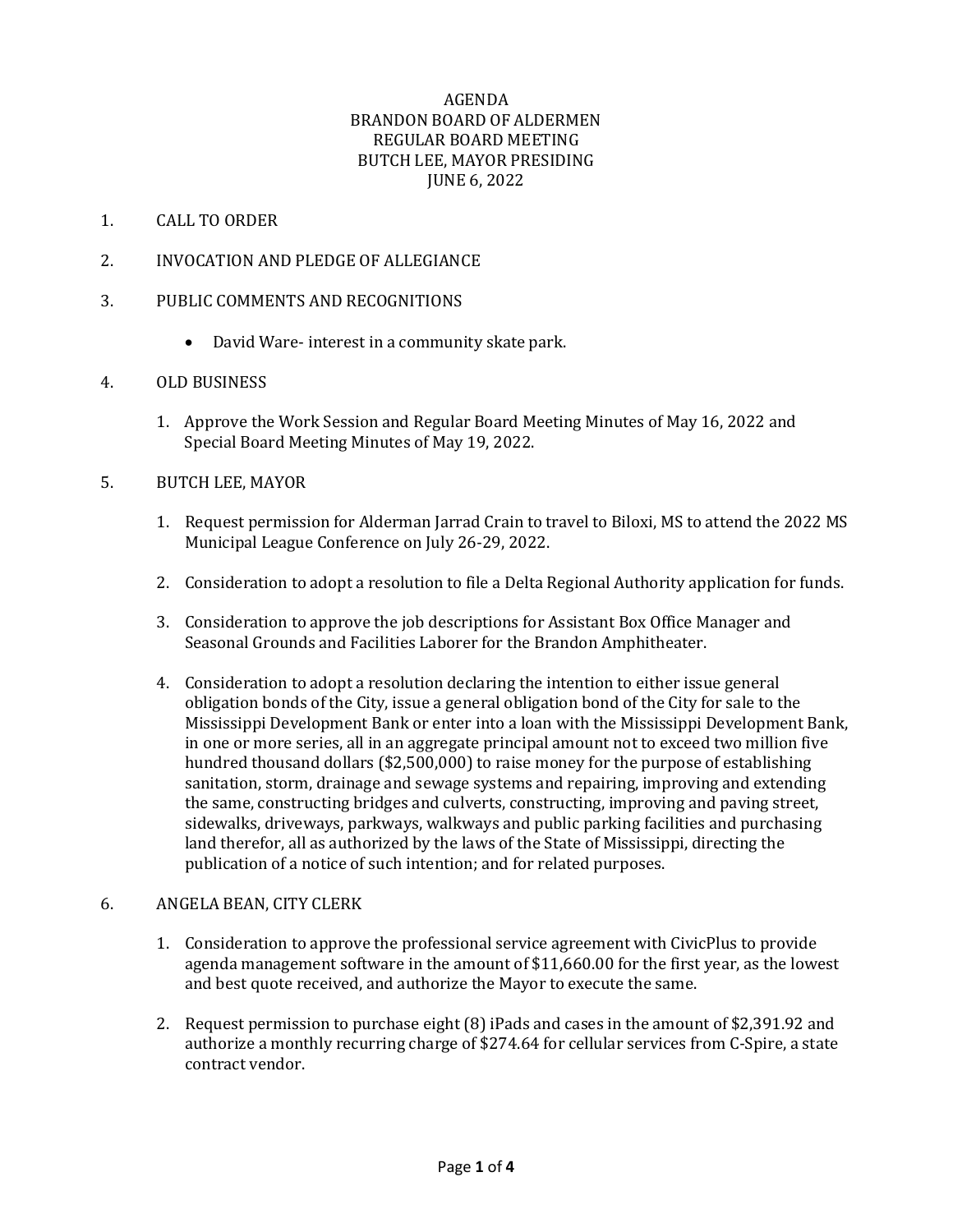- 3. Consideration to approve Central Metal Building, Inc. to install gutter and down spots to the Amphitheater loading dock in the amount of \$26,325.00, as the lowest and best quote received, and authorize payment of the same.
- 4. Consideration to approve M&S Roofing, Co. to install a new mechanical equipment roof at the Brandon Library in the amount of \$17,775.00, as the lowest and best quote received, and authorize payment of the same.
- 5. Consideration to approve Metro Painting to strip, sand, and paint the Brandon Library mechanical screen wall in the amount of \$5,830.00, as the lowest and best quote received, and authorize payment of the same.
- 6. Consideration to approve Meli's Auto Upholstery to provide professional services restoring amphitheater chairs in the amount of \$5,700.00 and authorize payment of the same.
- 7. Consideration to approve the MS Development Authority cash request #6 in the amount of \$23,165.00 regarding the Appleridge/Morrow/Orr CDBG Sewer Improvement Project; authorize payment to Sample Hicks & Associates in the amount of \$4,750.00 for grant administration and authorize the Mayor to execute all related documents.
- 8. Consideration to approve the professional services agreements set forth herein-below, for the purpose of promoting tourism in accordance with HB 1629 (2018 Mississippi Legislative Session) and other lawful and related purposes; authorize the Mayor to execute the same and approve and authorize all related show expenditures in accordance with the agreements, to-wit:
	- a. Live Nation Worldwide, Inc. for Maverick City Music performance on July 2, 2022.
	- b. 3 Legged Machine, Inc. for a performance on August 21, 2022.
	- c. Shesangz Tours, Inc. for a performance on October 22, 2022.
- 9. Request permission to purchase ten (10) Dell OptiPlex 5090 computers with monitors from Business Communications, Inc. (BCI), a state contract vendor, in the amount of \$13,649.36 and authorize payment of the same.
- 10. Consideration to approve:
	- a. Docket of Claims for June 6, 2022.
	- b. Fox Everett claims released May 19, 2022.
	- c. Electronic transfers for May 2022.

# 7. CARLEY KEYES, EVENTS COORDINATOR

1. Consideration to approve the facility rental agreement with Journey Church for June 2022 – December 2022 and authorize the Mayor to execute the same.

#### 8. CHARLES SMITH, PUBLIC WORKS DEPARTMENT

- 1. Consideration to approve the Lewis Electric, Inc. quote in the amount of \$49,805.00 to repair the traffic signal assembly at Highway 80 and Value Road.
- 2. Consideration to accept the bids received on May 11, 2022 and award to Hemphill Construction Co., as the lowest and best bid received, in the amount of \$37,824.50 and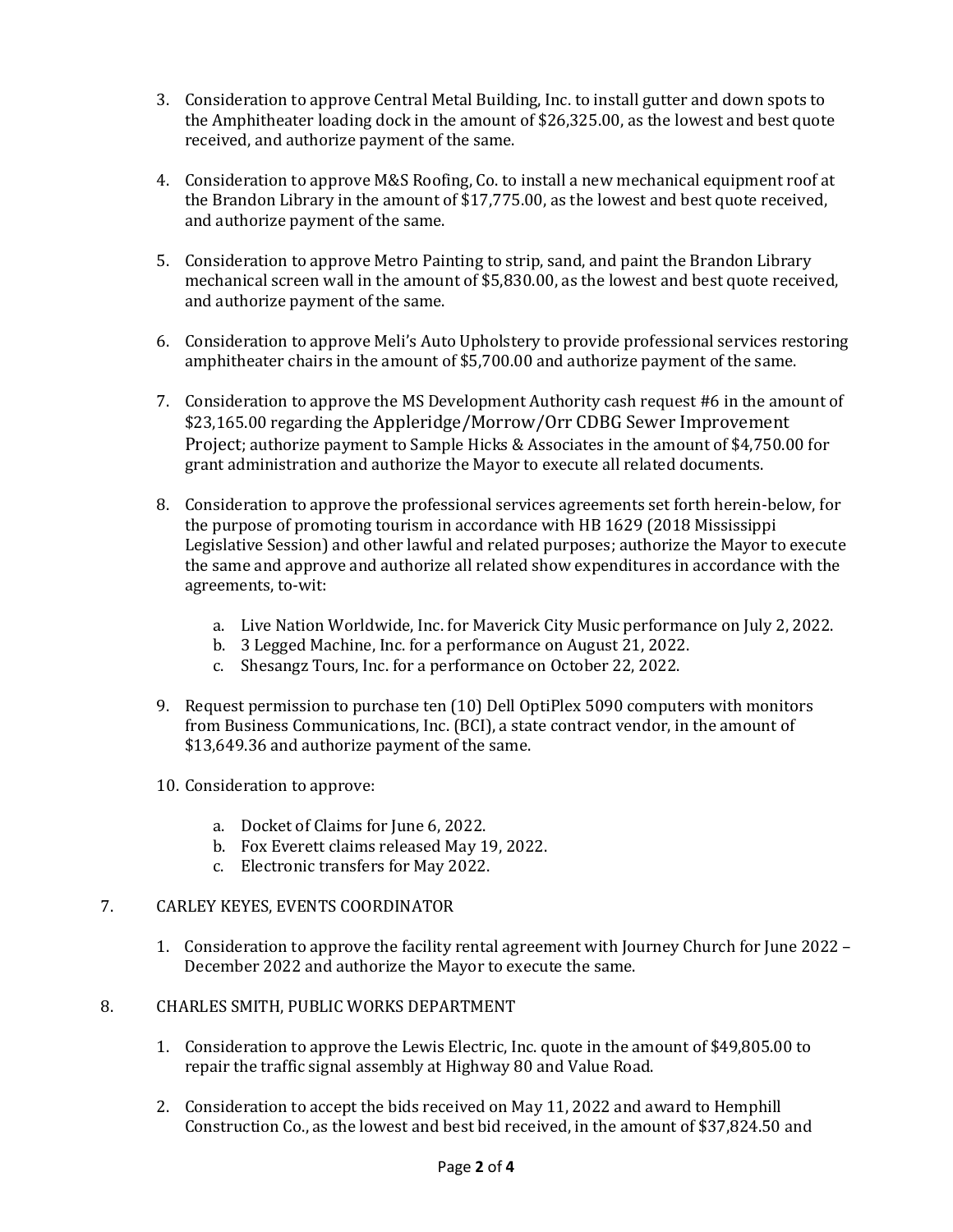authorize the Mayor to execute any related documents with regard to the Crosscreek Storm Drain Repair Project.

- 3. Consideration to approve the professional service agreement with Deep South Land Improvement, LLC for 2022 cutting of right-of-way and medians and authorize the Mayor to execute the same.
- 4. Request permission to hire Braylen Tillis as a seasonal Water Department Laborer effective June 7, 2022 through August 31, 2022 and set rate of pay pursuant to the memo.
- 5. Consideration to approve Hemphill Construction Co. pay request #6 in the amount of \$53,165.00 with regard to the Appleridge/Morrow/Orr CDBG Sewer Improvement Project and authorize payment of the same.
- 6. Consideration to approve Joe McGee Construction change order #1 increasing the contract amount \$27,308.50 with regard to the Dining Street Extension Project and authorize the Mayor to execute the same.
- 7. Consideration to approve Suncoast Infrastructure the final summary change order decreasing the project total by \$4,748.00 and pay request #12 (FINAL) in the amount of \$72,782.00 authorizing execution and payment of the same with regard to the 2020 Sewer Rehabilitation Project, Phase I of V.
- 8. Request permission to finalize plans and advertise for bids the 2020 Asphalt Resurfacing Project.
- 9. Request permission to apply for ARPA matching funds through MDEQ for the College Street Waterline Project.
- 10. Consideration to approve the utility adjustments and utility denials pursuant to the memo.
- 11. Consideration to approve the Waggoner Engineering contract addendum #1 with regard to the East Brandon Bypass Project and authorize the Mayor to execute the same.
- 12. Consideration to approve Clear River Construction Co. pay request #5 in the amount of \$35,620.51 with regard to the Hwy 80 Multi-Use & Sidewalk Improvement Project and authorize payment of the same.
- 9. MATT DODD, COMMUNITY DEVELOPMENT
	- 1. Consideration to approve the site plan and architectural for the Busby Landscape Development to be located on Highway 471 (Parcel I9F-1-113).
- 10. WILLIAM THOMPSON, POLICE CHIEF
	- 1. Request permission for Sgt. Sam Versell and Officer AJ Marbury to travel to Biloxi, MS to attend the MASRO 2022 Training Conference on July 11-15, 2022.
- 11. BRIAN ROBERTS, FIRE CHIEF
	- 1. Monthly Reports: